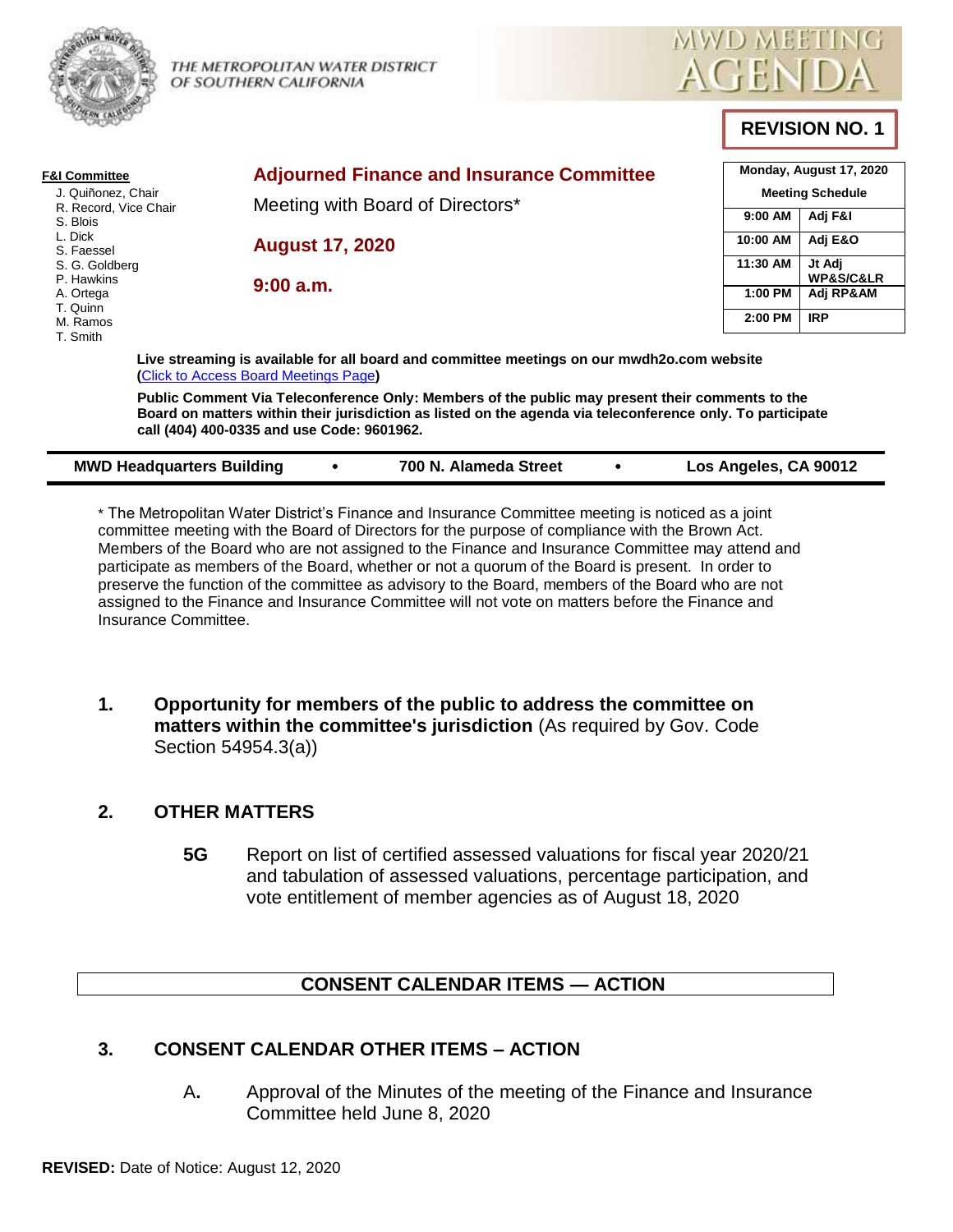## **4. CONSENT CALENDAR ITEMS – ACTION**

- **7-1** Adopt resolution establishing the tax rate for fiscal year 2020/21; the General Manager has determined that the proposed action is exempt or otherwise not subject to CEQA
- **Added 7-9** Repeal Administrative Code Sections 4119 and 4405 (Wheeling Service) and rescind Resolution 8520 (Fixing and Adopting Wheeling Rates); the General Manager has determined that the proposed action is exempt or otherwise not subject to CEQA.

### **END OF CONSENT CALENDAR ITEMS**

# **5. OTHER BOARD ITEMS — ACTION**

None

## **6. BOARD INFORMATION ITEMS**

**9-3** Introduction of Ordinance No. 151 - Determining that the Interests of Metropolitan Require the Use of Revenue Bonds in the Aggregate Principal Amount of \$500 Million to Finance a Portion of Capital **Expenditures** 

# **7. COMMITTEE ITEMS**

- a. Quarterly Financial Report
- b. Quarterly Investment Activities Report

### **8. MANAGEMENT REPORT**

a. Chief Financial Officer's report